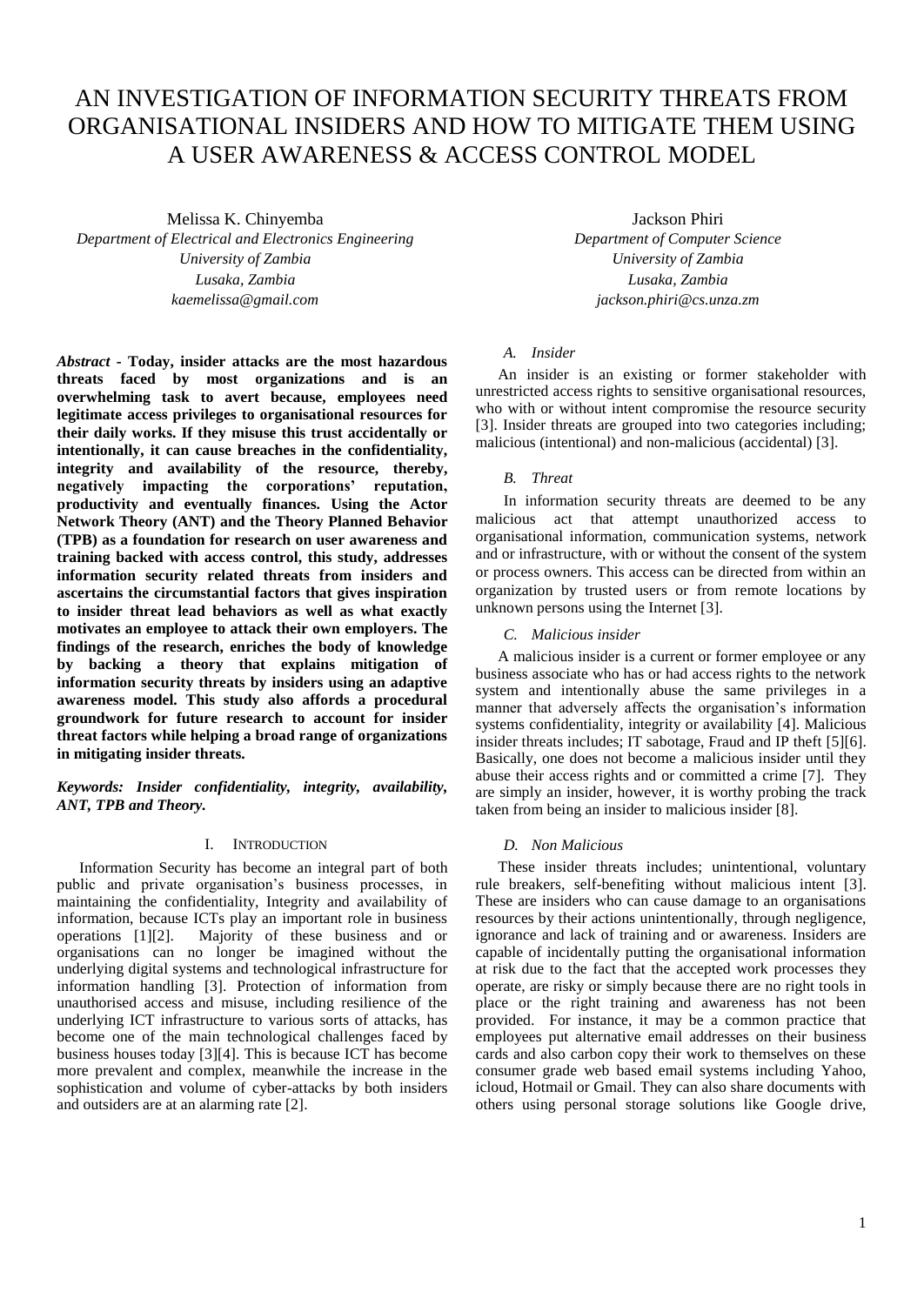Evernote, Icloud, Dropbox. These personal Internet hosted systems takes the organisational resources beyond the system of control which can put it at risk of compromise [8]. There is also a substantial impact from unintentional acts such as sending sensitive documents to a wrong recipient, as well as less-frequent mistakes by system administrators and programmers [8].

The Computer Emergency Response Team (CERT) states that, non-malicious insiders cause ICT security incidents accidentally for different reasons that includes; human error, lack of user awareness, drugs, fatigue, stress, moods, gender issues, drugs, age and or cultures. These accidental threats are referred to as "Unintentional Insider Threat (UIT)" the most common examples includes security incidents, which insiders can cause such as excessive access rights being granted to wrong users, introducing vulnerabilities during software development when Systems Development Life Cycle (SDLC) steps are bypassed, leaving an unencrypted portable storage device unattended to, system configuration errors, inactivating security controls [8].

These risks are aggravated when the attack is targeting a specific individual or organisation, they are referred to as an Advanced Persistent Threat (APT). These are created to specifically enhance the success of the likelihood by impersonation, where an attacker sends an instant message or email to a user purporting to be a friend because it contains specific information and or is written in such a conversational style which the user uses so often. The targeted user is likely to trust the communication and be tricked into executing an act which may lead to a security breach unintentionally [8].

## II. BACKGROUND

In the recent past, organisational insider attacks has grown exponentially. Take for instance, in 2007, a study by KPMG reviewed that only 4% of the total recorded cyber incidents were instigated by malicious insiders [9]. Three years later the figure increased to 20% and 2013, Verizon's extensive review stated that 69% of information security incidents were ascribed to insider threats [2]. The growing dimension of threats to insider can be evidenced by the revolution of internet and the growth of Internet of things (IoT). However, knowing what exactly motivates inside threats is the right path in finding a strategic solution of how to mitigate the problem to an acceptable level [10].

One of the well-known insider related cyber-attack of a growing spectacle involved Target in 2013, in which 40 million customers' credit card number and about 70 million of personal data was stolen by cyber criminals. This incident saw the Chief Information Officer (CIO) and Chief Executive Officer (CEO) out of employment as well as company reputation for competitive advantage [10]. The worst case scenario is that, despite the fact that the perpetrators were outsiders, the accessed the system using credentials of an insider being one the organisations refrigeration's vendors [9]. Considering the fact that every business house has its trusted employees, business associates, contractor, vendors and all related stakeholders, with whom corporations do business with and are have access to the systems and high opportunity. If not well mitigated, they may cause so much damage or harm to the corporation. According to a review of the Danger from within by Harvard Business review, it is clear that most organisations admit that they don't have enough security controls to detect, prevent and mitigate insider attacks due to the fact they are yet to accept the degree of the Risk [10] Insider threat which is motivated by the technology complexity and Internet of Things (IoT) as stated above is growing by the day cannot be left unattended to. This is the simple most reason behind this study [10].

Insider threats are a progressive attack vector that requires an integrated defense-in-depth strategy due to the intricacy of technology and human beings today, this makes handling insider threats, one of the most critical challenges in addressing Information Security. This calls for a lot more than just technology alone, but an integration of people, processes and technologies. An insider threat is considered to be the most difficult threat to detect, prevent and mitigate due to the fact that an insider has access to systems and is a trusted agent with knowledge that can be leveraged to exploit a system, privileges that an outsider does not have.

A statement by Dr Eric Cole in the SANS survey report of 2015 states that [11]: "Preventing insider attacks is important and a key part of security; however, organizations often fool themselves into believing that they can stop all such attacks. Repeat the following sentence three times: "Your organization is and will be compromised by insiders." Insiders, whether malicious or merely negligent, are a continuous and constant problem for IT security; thinking otherwise is naïve."

Looking at the number of researchers who have labored so much in the past in search of the solutions to mitigate insider threats from various countries confirms that insider threat is a global problem that requires considered efforts to mitigate  $[12][13][14][15][16]$ . Needless to say, Zambia is not an exception and hence the reason to address this common problem.

The ability of an ICT Technologist, Engineer and System administrator to monitor and audit device logs can potentially lead to the discovery of illicit insider activity, or perhaps to indicate that an insider is about to go rascal. However, given the advancement of mobile technology, the number of devices connected to the network, number of employees with access to sensitive information, potential insider threats, as well as time and labour required to thoroughly investigate logs both in real time and historically, such monitoring becomes an overwhelming challenge in an absence of effective ICT security controls that requires coordinated efforts to implement.

Insider Threat Mitigation has not been fully catered for in most organisations, leaving ICT assets vulnerable which could lead to organization's loss of revenue, organisational reputation, embarrassments, Compromise of organizational networks, forced strategic goal shift, loss of information, legal fines and loss of competitive advantage. The issue can continue and be costly to the organization if not attended to, because compliance to the inadequate security controls in place particularly to do with Insider threats is not easy to achieve due to the absence of the required policies. This is because most of the organisational implementations of Information Security Management Systems (ISMS), such as International Standard Organisations (ISO) 27001, are conventionally focused on preventing external attackers by protecting the digital perimeter, access management, policy compliance and managing vulnerabilities [16].

Recent surveys showed that internal fraud risks, being an area that has long been managed using forensic data analytics,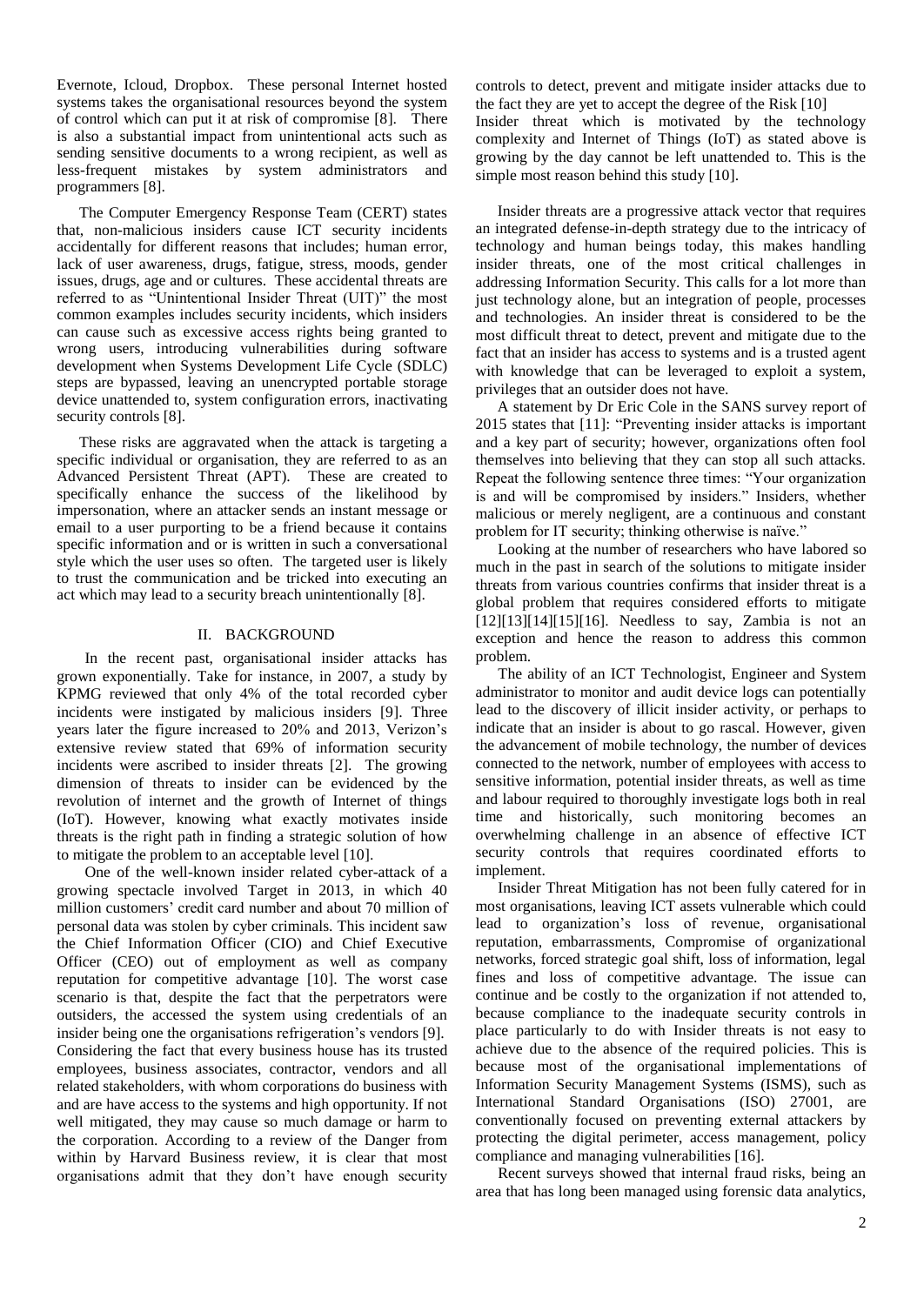had been ranked as the top use case at 77%. While Cyber breach and sabotage is ranked the second-highest risk area use case at 70% [17, 18]. It is therefore, common knowledge that internal attackers, generally accounts for approximately more than half of the risks that an organisation is exposed to whist the external threats accounts for approximately above a third of the risks despite the gravity of the external consequences to an organisation [19].

With the above insider threat highlights, it was sort prudent that an investigation on Insider Threat Mitigation be carried out to ensure that the mitigation model be of high priority for all organisations.

All employees have a degree of trust invested in them by their employers and have been granted physical and logical access to the organisation's Information and Communications Technology (ICT)s, in order to fulfil their duties. Most of these employees are gratefully honest, however, there also exist the risk that some will abuse their inside position to commit crimes against their organisations [20][21]. These threats can take the form of a malicious employee downloading sensitive or confidential information and divulge to the public domain, or an unhappy employee destroying data before quitting. In April 2008, an insider at the Sumitomo Mitsui Banking Corporation in London, gained access to the bank's computer network in an attempt to pull off what would have been the biggest bank theft in the UK [22].

### *Insider Crimes and Motivation behind insiders to attacks*

One would wonder what exactly motivates an employee to attack their own employers. The probable impact of an insider crime arrays from trivial irritant to the disastrous in ratio, which can feasibly have an outcome of bankruptcy, death, regulatory contempt, environmental adversity, countered weapons systems, damage of reputation, loss of customer confidence, incurred legal costs, collapsed stock market among others [23].

The five known main categories of insider crimes being, Facilitation of 3rd party access to sites/information, Unauthorised disclosure of information (either to a third party or the media), financial and process corruption (defined as illegitimately altering an internal process or system to achieve a specific, non-authorised objective), Sabotage (electronic or physical) and theft of materials or information. These are reorganized in three main categories which summarize the five categories above including: IT sabotage, Fraud and Theft of Intellectual Property (IP) [11]

#### *A. IT sabotage*

These are incidents with which an insider uses ICT to direct specific harm at an individual or organisation. Some of the recorded means for misuse of organisational information by potential insiders includes but not limited to printing, emails, copiers, web posts, blogs, and social media chats [12].

Analyzing Sabotage using Actor Network Theory (ANT) and the Theory Planned Behavior (TPB) it is deduced that sabotage is motivated by revenge and often caused by employees who become disaffected with their company, boss, or co-workers, including dissatisfaction with compensation, arguments with co-workers, reprimands, or job termination [7] [23]. Additionally hostility can arise when employees feel underappreciated, stressed, overworked, unfairly treated and or isolated such that they exert their anger or revenge by performing an inside attack[9]. Sabotage is usually executed by employees with high technical skills and access to critical assets, like ICT technologist, engineers and System Administrators who have the ability to cause implausible damage. Mitigation is the process of reducing the threat and or risk to an acceptable level considering an organisations risk appetite [23].

#### *B. Fraud*

These are incidents with which an insider uses ICT for the unauthorised modification, of an organisation's data for personal gain, or information theft that leads to an identity crime. Fraud motivated by financial gain is often caused when insiders see a chance to make a profit by abusing privileges or when outsiders offer money to steal personal information for identity crime and or modify information [13].

## *C. Theft of Intellectual Property (IP)*

These are incidents with which an insider uses ICT to steal proprietary information of an organisation. Theft of intellectual property is usually motivated by business advantage. This can be when insiders steal property for a competitor or their own business. In the early 2000s all the way to 2004, IP theft from U.S.A companies due to espionage only was predictable to be costing \$250 billion per year, despite the fact that it wasn't specified to what extent insider action contributed to the figures. The correct figure might not be known because most of the organisations do not realize when they have been compromised, and majority of the few that are aware do not report the attacks for fear of losing customer confidence and competitive advantage [13].

A vital note from the CERT research states that it's prudent to look at these three crimes unconventionally and conspicuously because their nature, as well as the mechanism for detection and prevention, can be diverse. For instance, about 24% of IT sabotage incidents are usually committed by system administrators and engineers mostly after termination of contracts, whereas 16% of IP theft incidents are usually committed by those whose job, once had something to do with that IP then 44% of Frauds are normally committed by lower management employees such as service desk, frontline and or customer services personnel [8].

#### III. LITERATURE REVIEW

This study addresses only insider threats and any aspect of outsider threats is out of scope. The insider threat problem necessitates an understanding of Actor ANT so as to know the connection between human and circumstantial factors being the technological, sociological and social-technical domains, in which they operate, considering the fact that technology alone can potentially intensify the problem than otherwise. This predicament has headed many researchers to study TPB and individual behavior, in an endeavor to manage insider threats. Despite the scholar efforts and the findings at an international level, no much efforts has been employed to address the Insider threat in Zambia to ensure that while the indispensable privileges are provided insider threats are also mitigated.

Some of the recorded means for misuse of organizational information by potential insiders includes but not limited to printing, emails, copiers, web posts, blogs, and social media chats etc. [18]. The Defense Personnel Security Research Center (DPSRC), has a record of numerous incidences by insider attackers among others including: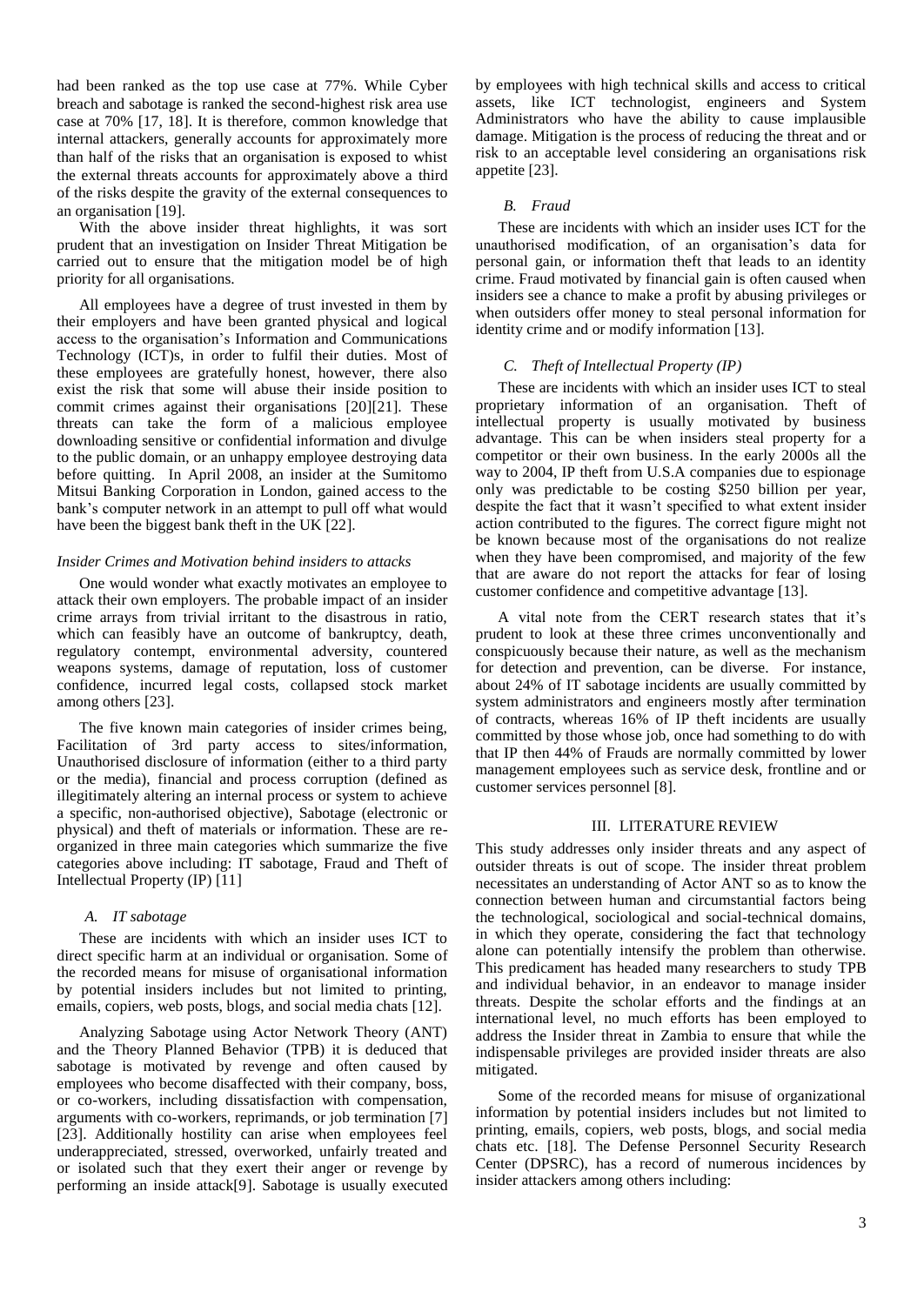- *WikiLeaks:* The case for US Army soldier Bradley Manning who in his role as intelligence analyst, leaked through WikiLeaks organisation, the largest set of classified documents and videos to the public ever in the history of US military Army [18][21][24].
- *SCADA:* In a case of an electrical supervisor who developed an application for a SCADA system which was being used by the water firm. He installed a malicious programme on one of the organization's critical systems, after his contract termination, and damaged the SCADA system.
- *Cell Phone Clones:* In a case of a group of insiders at a wireless telecommunications company who cloned more than 16,000 customer cell phones. The insiders made approximately \$15 million worth of unauthorized calls for a period of six months.
- *POS System:* In a case of a secretary who worked at a youth organization for over 20 years used a point-ofsale system to issue at least 500 fraudulent refunds totaling over \$300,000 to the insider's own bank account over a 5-year period.
- *Banking:* In case of a manager for a branch of a banking institution who stole over \$225,000 from business accounts after running into family health problems, gambling and unforeseen expenses.

## IV. METHODOLOGY

The researchers used questionnaires and interviews for data collection and assessments of the selected Company.

#### *A. Interviews:*

The interviewees were given the liberty of countenance on what they knew and felt about the current security controls in place in the organisation, in relation to the security of their Personally Identified Information (PPI) as well as that of the organisation

### B. Questionnaires:

Extensive Questionnaires were generated in line with the required research information. The questionnaires design consisted of the ISO 27001:ISMS Annexure A domains that includes: Security Policy, Organization of information security, Asset Management, Human resources security, Physical and environmental security, Operations Security, Access Control, Information systems acquisition, development and maintenance, Information security incident management, Business continuity management and Compliance[25].

The obtained results were analyzed using Microsoft Excel for statistical values. An insider mitigation model concentrated on User awareness and access control was developed to address the negative impact of Actor Network Theory (ANT) and the Theory Planned Behavior (TPB) that leads to Insider Crime.

## V. SUMMARY OF FINDINGS

This section describes a case study of a utility company in Zambia. The organisation serves an approximate of 1 million customers and seven thousand internal clients, including both commercial and residential. Financial and private information of the clients are processed, as well as the medical and personally identified information (PII) for the employees. This results in bulky financial, customer, medical and PII

transactions where several billions of kwachas are involved. This organisation strives to focus especially on the confidentiality, integrity and availability of information.

As part of the high level assessment of the current state the following activities were performed. Then ISO 27001:2013 Annex A yielded the results in figure 4.



Fig. 1. Assessment activities

The assessment Clauses 4 to 10 of ISO 27001 as in figure 3.



Fig. 2. ISO 27001 Assessment of clauses 4 to 10



Fig. 3. Results: ISO 27001:2013 Clause 4 to 10 assessment

The organisation is precisely aware of the importance of information security and concedes the possible threat that are likely to be caused by insiders. The responsibility of the information security process lies with the Head of Cyber Security. There is a Cyber/ICT Security Policy that describes security norms and measures. The organisation needs improvements on the traditional requirements of the security departments' documents that would address the negative impact of ANT and TPB as it relates to Insider Crimes propagation. These documents includes: ICT Security strategy that aligns to the corporate objective, ICT Security procedures, Information classification procedure, information assets classification, incidence handling procedure, employee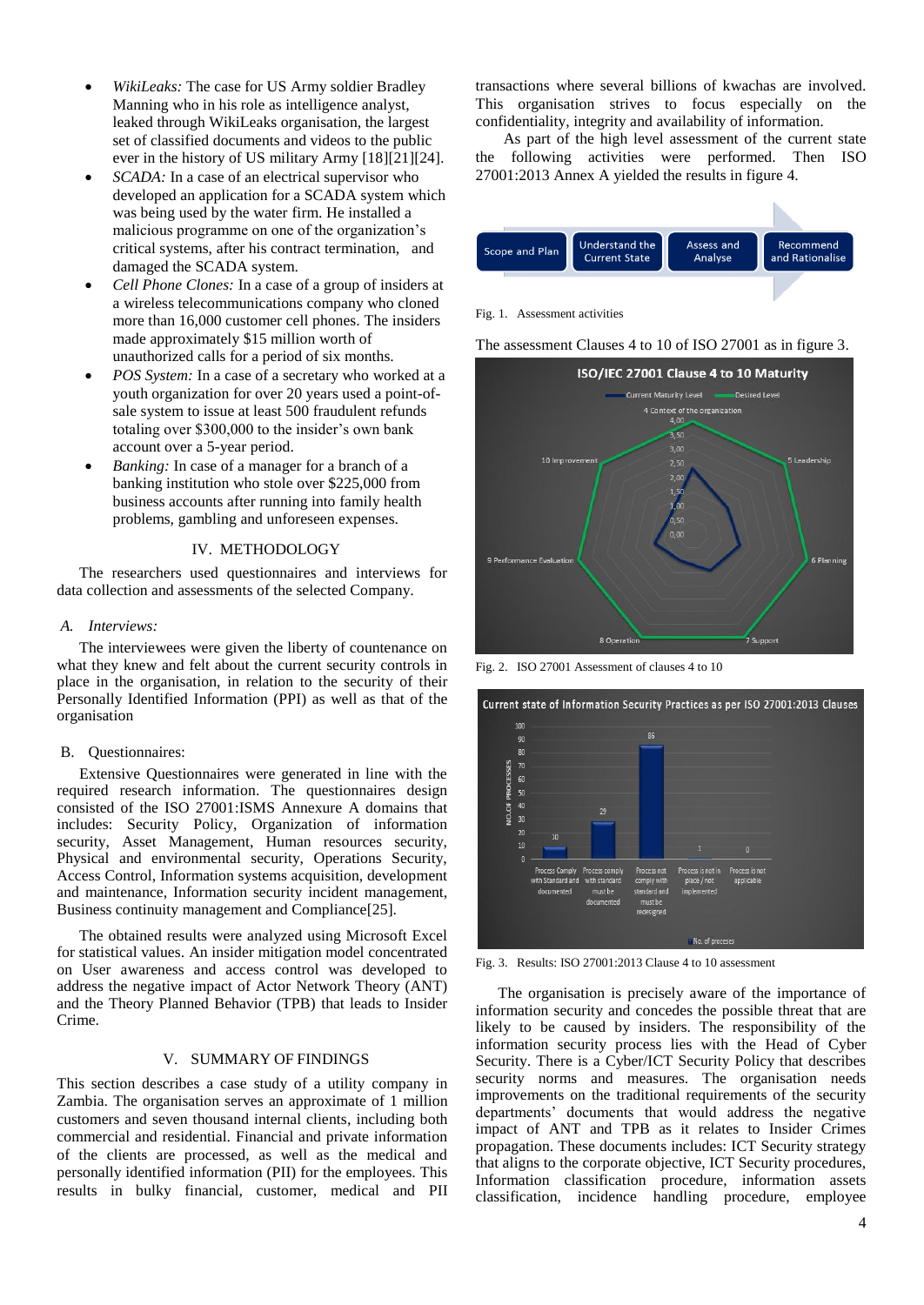screening policy, exit/leavers policy, Comprehensive Nondisclosure agreements and accompanying handling procedures.



Fig. 4. ISO 27001 Assessment of Annex A Controls for maturity level.



Fig. 5. Results of the current state of the ISO 27001:2013 Annex A

The organisation is implementing several measures and standard including ISO 2700, ISO 9001 and Control Objective for Information and Related Technologies (COBIT) 5.0. These standards needs compliance and minor improvements coupled with the need to be applied more consistently to decrease the number of insider threats. The standards also require that certain procedures, guidelines, policies and process flows be in developed, documented, approved and communicated to users continuously for awareness purposes, but was not the case in the utility company.

- a) It was also noted during the baseline assessment that the access control policy is not fully implemented and complied with. This leaves the other source of the information being protected vulnerable, thereby making the whole infrastructure vulnerable to insider threats through ANT and TPB.
- b) The utility Company has an approved information security policy, but the procedures are not in place. ICT Security objective has been developed but no Key performance indicator (KPI's).
- c) There is a lack of alignment between information security and strategic ICT risk management. ICT Risk planning for assessments and treatment options are not clearly defined and documented. While many standards exist, the policies procedures and processes have not been completely documented and approved, leaving gaps for insider threat mitigation.
- d) There is a lack of enforcing and incorporating information security controls as required by ISO 27001:2013 in various processes which includes

architecture, incident management, change management, operations, access management, business continuity, human resource, physical security, asset management and project management.

- e) The evaluation of information security performance and the effectiveness of the information security management system is not clearly documented or being performed. The utility Company's current ICT security product portfolio covers the minimal ISO 27001:2013 requirements and need to be reviewed
- f) The above are the identified gaps in the existing policies, procedures and processes in the management of ICT security in the organisation leaving it vulnerable to the negative impact of Actor Network Theory (ANT) and the Theory Planned Behavior (TPB) that leads to Insider Crimes.

# VI. DISCUSSIONS

Based on the findings above, it is clear that processed organisational information is not secure from insiders due to the lack of critical processes. Despite the fact that the organisation puts in efforts to prevent misuse of the critical data, there are spills that ends up in the hands of the unauthorised, because users are not aware of these controls.

The results of fraud, sabotage and espionage would not just result in direct loss or disclosure of information, but would also be devastating for the image of the organisation.

#### *A. Mitigating and countermeasures*

Although the ICT security department provides advice and implementation of measures to avert vulnerability exploitation by insider threat agents, below are the proposed steps of measures that must be considered in order to avert the insider threat with the top being User awareness.

- 1) *Pre-employment screening*: Necessities on integrity and confidentiality of insiders, both employees and externally hired personnel, must be applied. The insiders must sign a secrecy agreement and need a certificate of good conduct.
- 2) *Legally binding documents*: Currently, employee contracts should contain paragraphs that cover nondisclosure-requirements, non- compete-requirements or other statements on the confidentiality and integrity of the information that the organisation processes and users must be made aware on a continuous basis.
- 3) *Security education / awareness:* Employees must be informed about the rules of ICT security and integrity at entry into the their roles and on a continuous basis through trainings and broadcasted security tips
- 4) *Punitive Actions:* The consequences of being found to be an insider must be well spelt out and should be very grave so as to deter users from engaging in insider crimes and users must be made aware on a continuous basis.
- 5) *Access Control:* All access to both the systems and premises must be well structured and monitored with automated rules, and for system access, users well trained and aware, access should be Role Based and strictly monitored
- 6) *Revocation of authorizations*: There must be a checklist for functional changes and retirement of